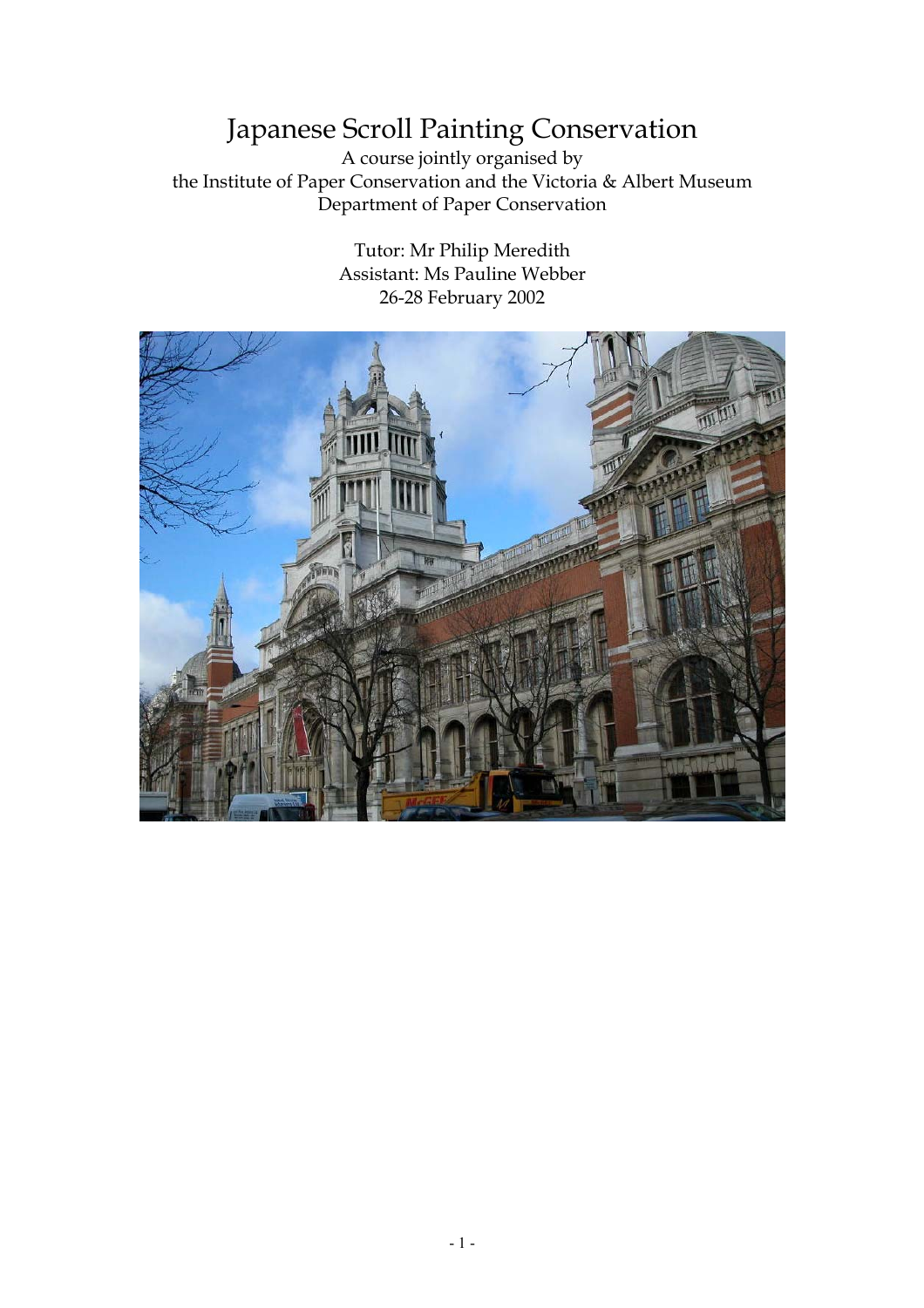

The first day we went through the materials used in Japanese paper conservation, various kinds of paper, silk, pigments and paste. We also practised the use of different Japanese tools for paper conservation.

 Brushes, paper knifes, bamboo spatulas and drying boards (karibari) are the very import tools to make the scroll mounting possible.





We started with paste making, selecting paper and cutting paper in correct way. We finished the day seeing a video – "Repair and remounting of Cultural Properties in Japan".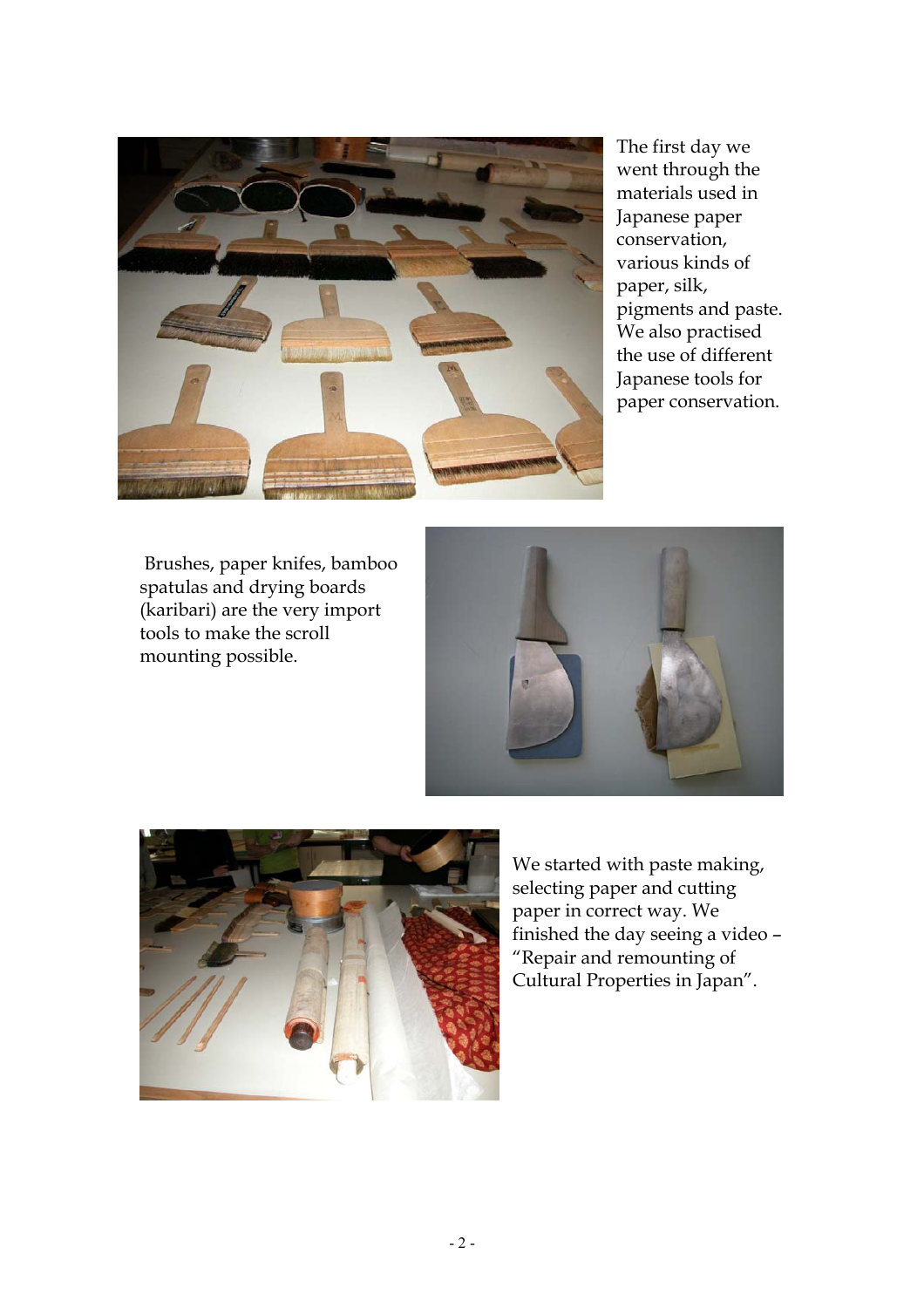The second day our tutor Mr Philip showed us different kinds of scroll mounting from the collection of the V&A. We refreshed our knowledge of scroll mounting's history and development.



The structures and materials used in the hanging scrolls were still the topic of the day. We practised with lining paper on silk, joins of different parts of mounting materials, drying options and smoothing creases caused by physical damage by mankind. Mr Philip demonstrated the cutting / fitting roller ends and even the correct way to tie the strings and to make knots.



The third day we learned that the most import thing we can do now, with our knowledge on scroll mounting, is to have total control on how scrolls can be displayed and stored in the best and most safe way. We discussed the causes of different kinds of damage. Both preventive and active conservation methods were also presented.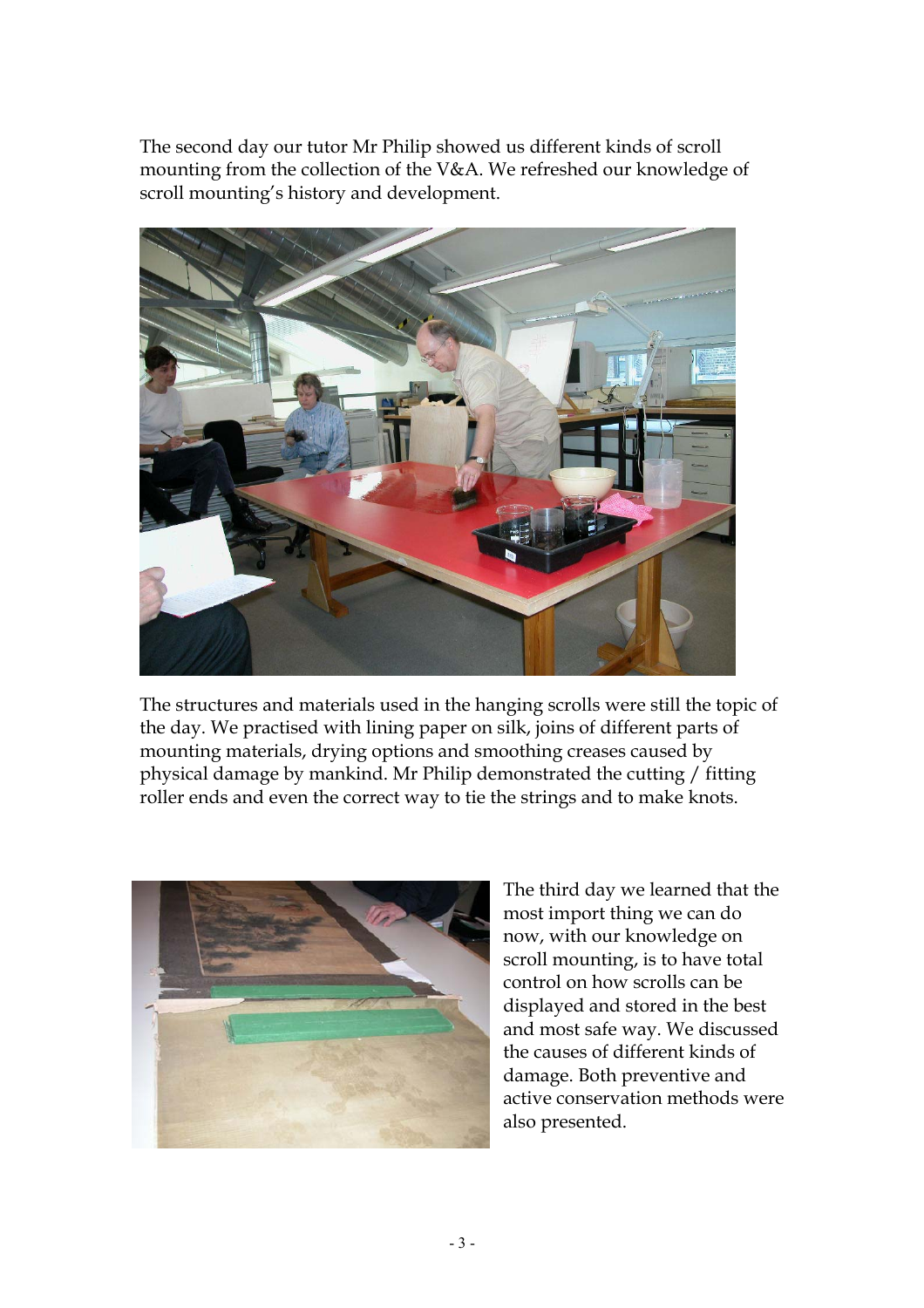

We also had the pleasure to meet Mr Simon Fleury, mounter at the V&A paper conservation department. He spent six weeks in Japan to learn box-making. He gave us a talk with slides on his studies with the Japanese masters. Those specially designed boxes of paulownia or cedar wood have been used for hundreds of years in Japan for protecting the scrolls from burning, moist and shakes during transport.

We carried out the practising of cleaning treatment, crease reinforcing strips, braids, delamination and discussed on storage options.

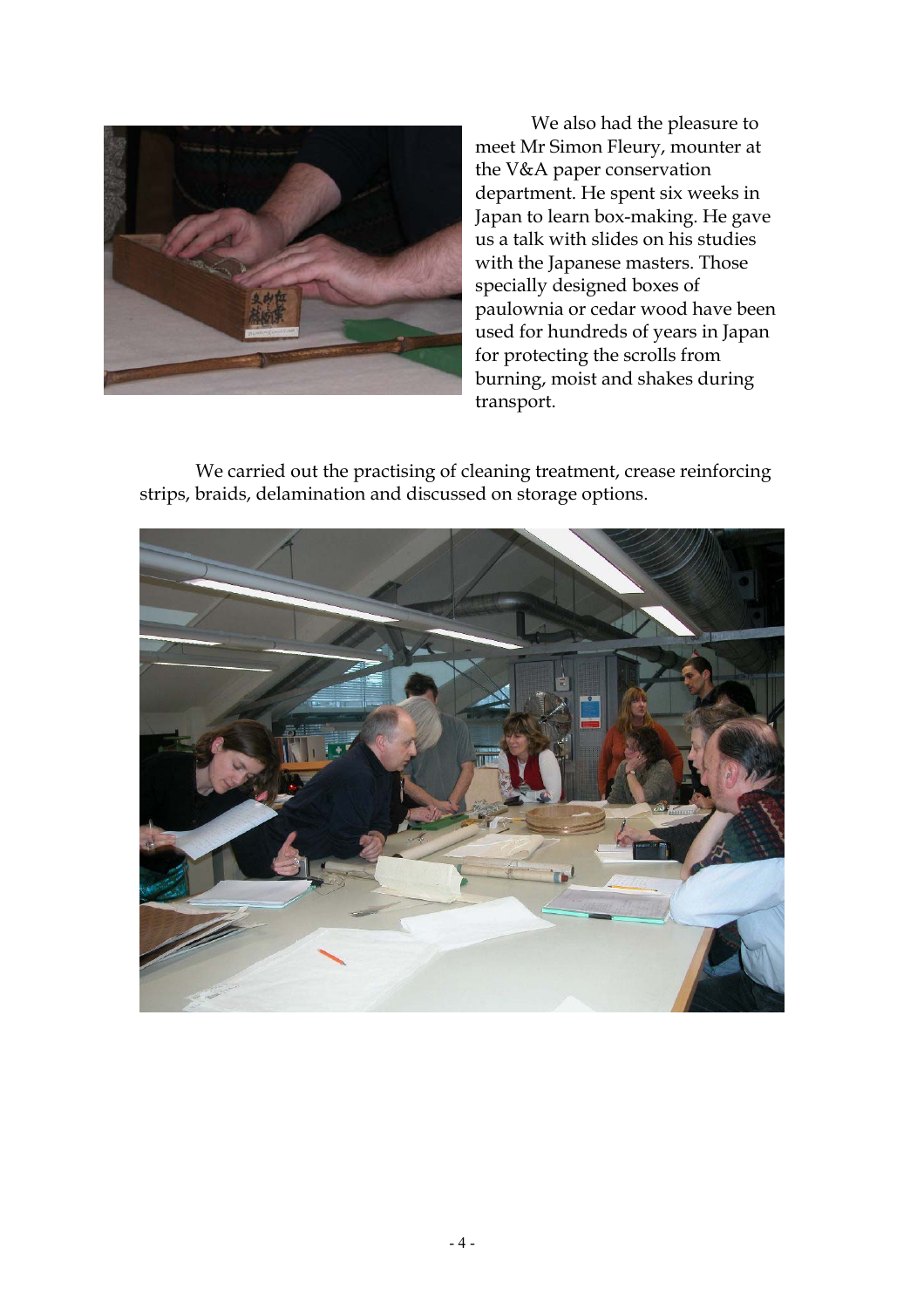Mr Philip showed us slides from the National Museum of Ethnology in Leiden where about 2000 scroll paintings in Japanese collection are stored. The Dutch government have provided a budget of 200 million guilders to be spent between 1992 – 2000 on improving the conditions of the collections within the Netherlands. The National Museum of Ethnology in Leiden holds the oldest and largest collection of Japanese arts in the Netherlands and was high on the priority list of the museums in need of assistance.

The first phase of the plan for the museum consisted of registration of all objects of the collection on computers. Objects were taken out of the old storerooms, given bar-code labels and photographed for visual access via a database, which also includes all available information on each object. New storage space was provided with temperature and climate control. Because of the scale of the project, work on objects in the collection was restricted to passive conservation during the first phase.

Active conservation work on the collection followed completion of the first phase. The team of handlers was trained to move the collection. They carried out non-intrusive cleaning when necessary and provided simple and safe forms of packing objects before transfer to the new depots.

The work with this Japanese collection showed us a very clear example of the importance of correct storage methods. The scrolls stored in paulownia boxes were in good condition, because the boxed provided a clean, safe micro-climate that protected the scroll from sudden changes in temperature and humidity and allowed the scroll to be transported without shock to the object.

The original paulownia / cedar boxes are unfortunately extremely expensive. When no original boxes existed, corrugated acid-free cardboard boxes were used to store a number of scrolls together. The boxes were fitted with ethafoam supports inside for the roller ends or acid-free card dividers to prevent them from rolling within the box.

The three-day's workshop finished late Thursday evening.

On Friday Mr Philip gave a lecture to the conservation department at V&A on Japanese decorated processed paper in 1900-century. It was very interesting for us who works with Japanese paper conservation. This kind of decorated paper is widely used in scroll mounting and as book covers.

Our tutor Mr Philip Meredith is the head of the Far Eastern Conservation Centre (founded 1993) in Leiden within the National Museum of Ethnology. He studied and worked in the workshop of Usami Shokakudo in Kyoto for 11 years.